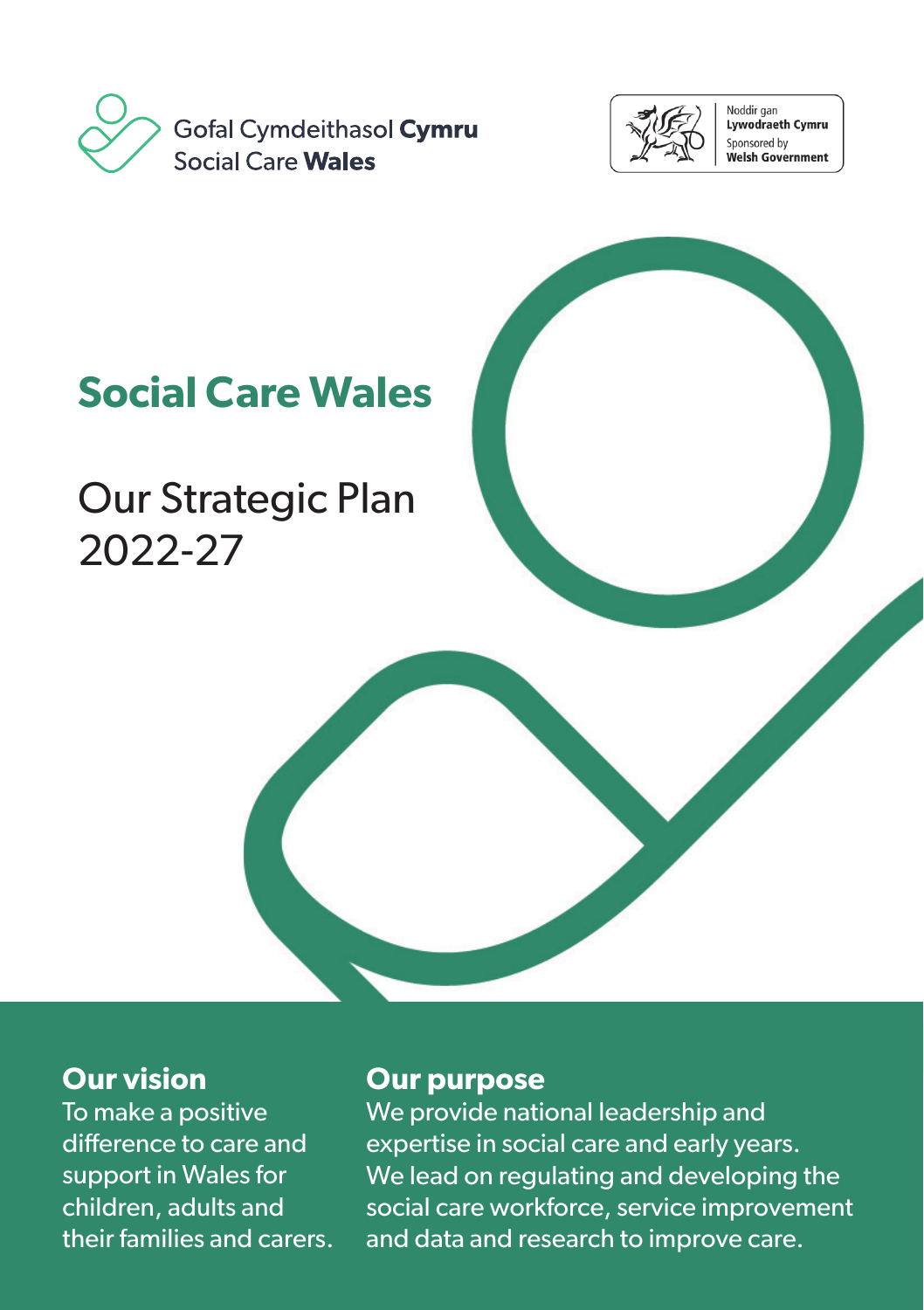# The outcomes we want to achieve over the next five years

It is important we are clear on what we want to achieve and the differences and changes we would like to see between now and 2027.

These changes are set out in the following eight national outcomes:

| Improved well-being for the<br>social care and early years<br>workforce                                                                                             | A registered workforce that has<br>the public's confidence                                                                                               |
|---------------------------------------------------------------------------------------------------------------------------------------------------------------------|----------------------------------------------------------------------------------------------------------------------------------------------------------|
| A social care and early years<br>workforce that is highly<br>recognised and valued                                                                                  | A social care and early years<br>workforce that is suitably<br>qualified, knowledgeable and<br>skilled with the right values,<br>behaviours and practice |
| Social care and early years<br>services that attract, recruit and<br>retain people with the right values<br>to meet the needs of those who<br>need care and support | Social care practice and<br>policy that is underpinned by<br>innovation, high-quality research,<br>data and other forms of evidence                      |
| Social care services that embed<br>and deliver strengths-based<br>approaches to care and support                                                                    | Effective, high quality and<br>sustainable services provided by<br><b>Social Care Wales</b>                                                              |

Our five-year plan sets out in more detail why each outcome is important, how we will show change, and where we will focus our energy and commitment to work with you to realise our vision.

Go to www.socialcare.wales/about-us/what-we-do to find out more.

## Social care and early years in Wales in numbers

#### **One of the largest employers in Wales**

| Total employed in<br>social care for adults   | Number of people<br>who work in the early           | <b>Total registered</b>          |
|-----------------------------------------------|-----------------------------------------------------|----------------------------------|
| and children<br>91,000                        | years and child care<br>sector                      | 35,261                           |
|                                               | 17,000                                              |                                  |
| <b>Numbers of workers registered by group</b> |                                                     |                                  |
| Domiciliary care<br>managers                  | Domiciliary care<br>workers                         | Social workers                   |
| 975                                           | 20,003                                              | 6,566                            |
| Residential child care<br>managers            | Residential child care<br>workers                   | Social work students<br>679      |
| 311                                           | 3,066                                               |                                  |
| Adult care home<br>managers                   | Adult care home<br>workers                          | * registration<br>mandatory from |
| 1,333                                         | $2,306*$<br>(out of an estimated<br>20,000 workers) | October 2022                     |

\*Figures from report into adult social care sector published in 2018